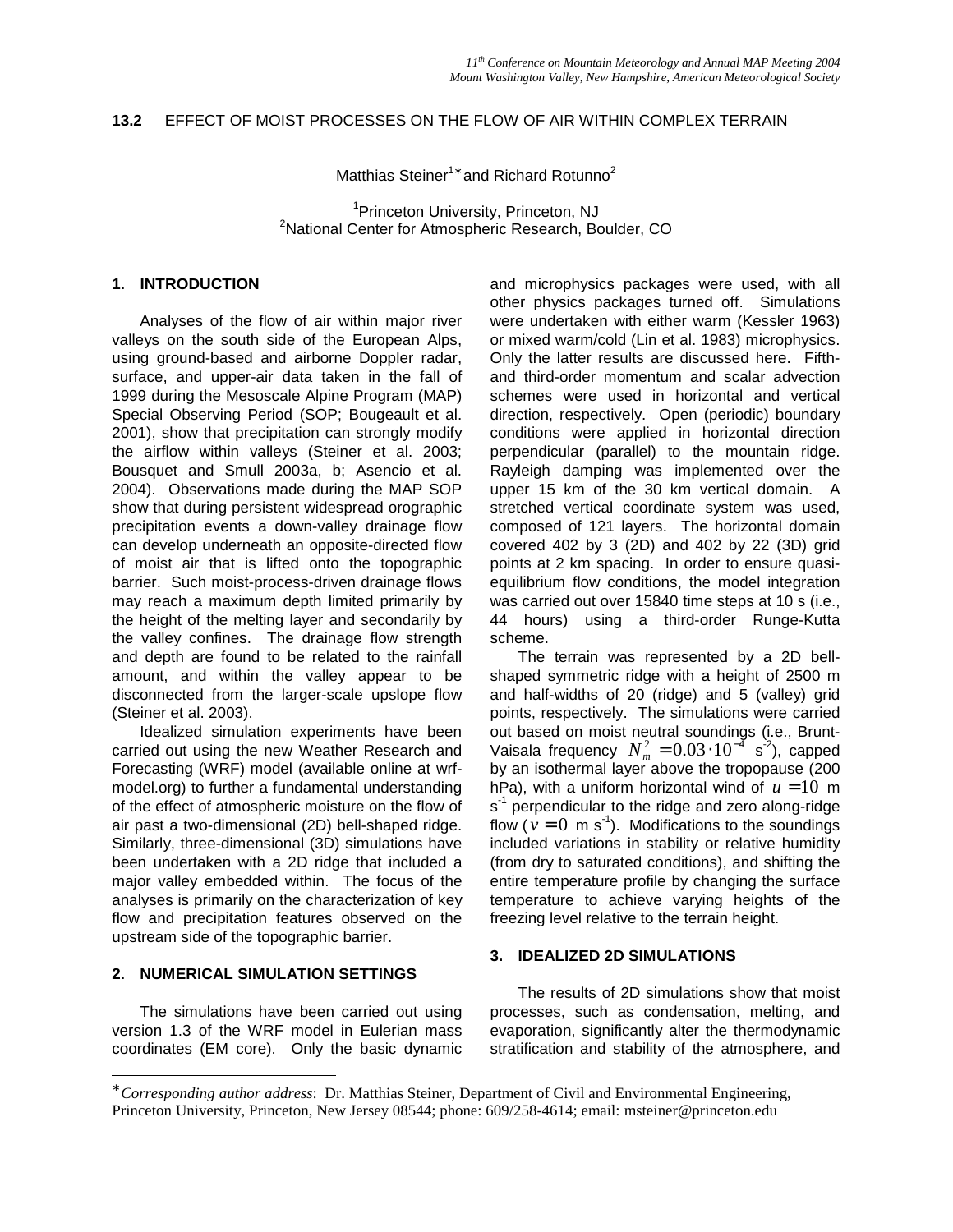thus modify a flow pattern obtained otherwise based on dry conditions. For example, latent heat released by condensation tends to decrease the thermodynamic stability and thus ease an air parcel to cross over a topographic barrier. Melting and evaporation, on the other hand, result in a cooling of the air that causes subsidence and thus yields increased stability.

A horizontal flow characterized by a saturated moist neutral sounding may surmount a 2500 m high 2D mountain with little flow retardation effect below the crest (Fig. 1 top), while a flow based on a corresponding dry atmosphere is significantly blocked (Fig. 2 top). Increasing the atmospheric stability increases the blocking effect particularly for the saturated moist (Fig. 1 middle and bottom) but less so for the dry (Fig. 2 middle and bottom) simulations. Comparing Fig. 1 (bottom) with Fig. 2 (top) shows that the Brunt-Vaisala frequency has to be approximately five times as large for a saturated moist flow to achieve a comparable blocking effect than for a dry flow over the same topographic barrier (i.e.,  $N_m \sim 5N_d$ ).

Alternatively, decreasing the relative humidity of the atmosphere below saturation results in blocking signatures that resemble those of the increased stability simulations (Fig. 1), as shown in Fig. 3. This result is the consequence of a reduced latent heat release to the atmosphere (less moisture available for condensation) and an increasing effect of evaporation of precipitation particles, which tend to increase the atmospheric stability.

The atmospheric stability of moist flow past terrain affects not only the flow patters but also the spatial distribution and amount of rainfall, as visualized by Figs. 1 and 3, and summarized in Table 1. For example, peak rainfall accumulations are typically found over the mountain slope (i.e., below the crest). Increased blocking effects yield smaller uplift of air and thus reduced amounts of rainfall. The accumulation also drops rapidly with decreasing degree of atmospheric saturation. These results are consistent with those of Colle (2004).

The flow past a 2D bell-shaped mountain and the resulting rainfall depend also on the surface temperature, as shown in Fig. 4 and Table 1. Warmer air may hold more moisture that yields increased rainfall amounts. Flow blocking effects appear to become noticeable particularly once the freezing level sinks below the height of the mountain crest, which tends to trap the air that has been cooled by the melting and evaporation of falling precipitation particles to the upstream side of the mountain.

The primary difference between simulations with mountain half width of 5 and 20 grid points, respectively, is the significantly increased uplift of air immediately above the mountain slope for the narrower mountain, which results in larger rainfall accumulations, as shown in Table 2. In addition, the narrower mountain exhibits slightly increased upstream blocking effects.

**Table 1.** Horizontal wind speed at grid point 120 and 400 m altitude (column D; m  $s^{-1}$ ), maximum rainfall accumulation (column F; mm) and its grid point (column E) for various combinations of atmospheric stability (column A;  $10^{-4}$  s<sup>-2</sup>), surface temperature (column B; ° K), and relative humidity (column C). Results are for 44 h simulations with a 2D mountain half width of 20 grid points.

| Α    | в   | С    | ັ<br>D | Е   | F     |
|------|-----|------|--------|-----|-------|
| 0.03 | 288 | 100% | 11.1   | 188 | 261.7 |
| 0.15 | 288 | 100% | 9.6    | 189 | 215.8 |
| 0.75 | 288 | 100% | $-0.5$ | 194 | 40.3  |
| 0.03 | 288 | 0%   | $-0.5$ |     |       |
| 0.15 | 288 | 0%   | $-0.8$ |     |       |
| 0.75 | 288 | 0%   | $-0.5$ |     |       |
| 0.03 | 288 | 90%  | 7.0    | 185 | 157.1 |
| 0.03 | 288 | 80%  | 2.6    | 190 | 86.7  |
| 0.03 | 288 | 70%  | 0.7    | 190 | 71.0  |
| 0.03 | 278 | 100% | 8.6    | 189 | 155.3 |
| 0.03 | 283 | 100% | 9.4    | 189 | 214.8 |
| 0.03 | 293 | 100% | 10.5   | 190 | 269.0 |
| 0.03 | 298 | 100% | 10.0   | 191 | 344.6 |
| 0.03 | 303 | 100% | 10.8   | 267 | 379.7 |

**Table 2.** Same as Table 1, except for simulations with a 2D mountain half width of 5 grid points.

| main or o gird pointer |     |      |        |     |       |  |  |  |
|------------------------|-----|------|--------|-----|-------|--|--|--|
| А                      | В   | С    | D      | Е   | F     |  |  |  |
| 0.03                   | 288 | 100% | 9.6    | 197 | 650.1 |  |  |  |
| 0.15                   | 288 | 100% | 9.4    | 198 | 541.4 |  |  |  |
| 0.75                   | 288 | 100% | $-1.3$ | 199 | 41.6  |  |  |  |
| 0.03                   | 288 | 0%   | $-1.3$ |     |       |  |  |  |
| 0.15                   | 288 | 0%   | $-1.2$ |     |       |  |  |  |
| 0.75                   | 288 | 0%   | $-1.2$ |     |       |  |  |  |
| 0.03                   | 288 | 90%  | 7.6    | 194 | 412.8 |  |  |  |
| 0.03                   | 288 | 80%  | $-0.3$ | 199 | 128.8 |  |  |  |
| 0.03                   | 288 | 70%  | $-0.7$ | 199 | 87.6  |  |  |  |
| 0.03                   | 278 | 100% | 9.4    | 198 | 422.1 |  |  |  |
| 0.03                   | 283 | 100% | 9.4    | 197 | 589.1 |  |  |  |
| 0.03                   | 293 | 100% | 9.9    | 198 | 750.7 |  |  |  |
| 0.03                   | 298 | 100% | 9.6    | 198 | 959.3 |  |  |  |
| 0.03                   | 303 | 100% | 9.7    | 198 | 533.3 |  |  |  |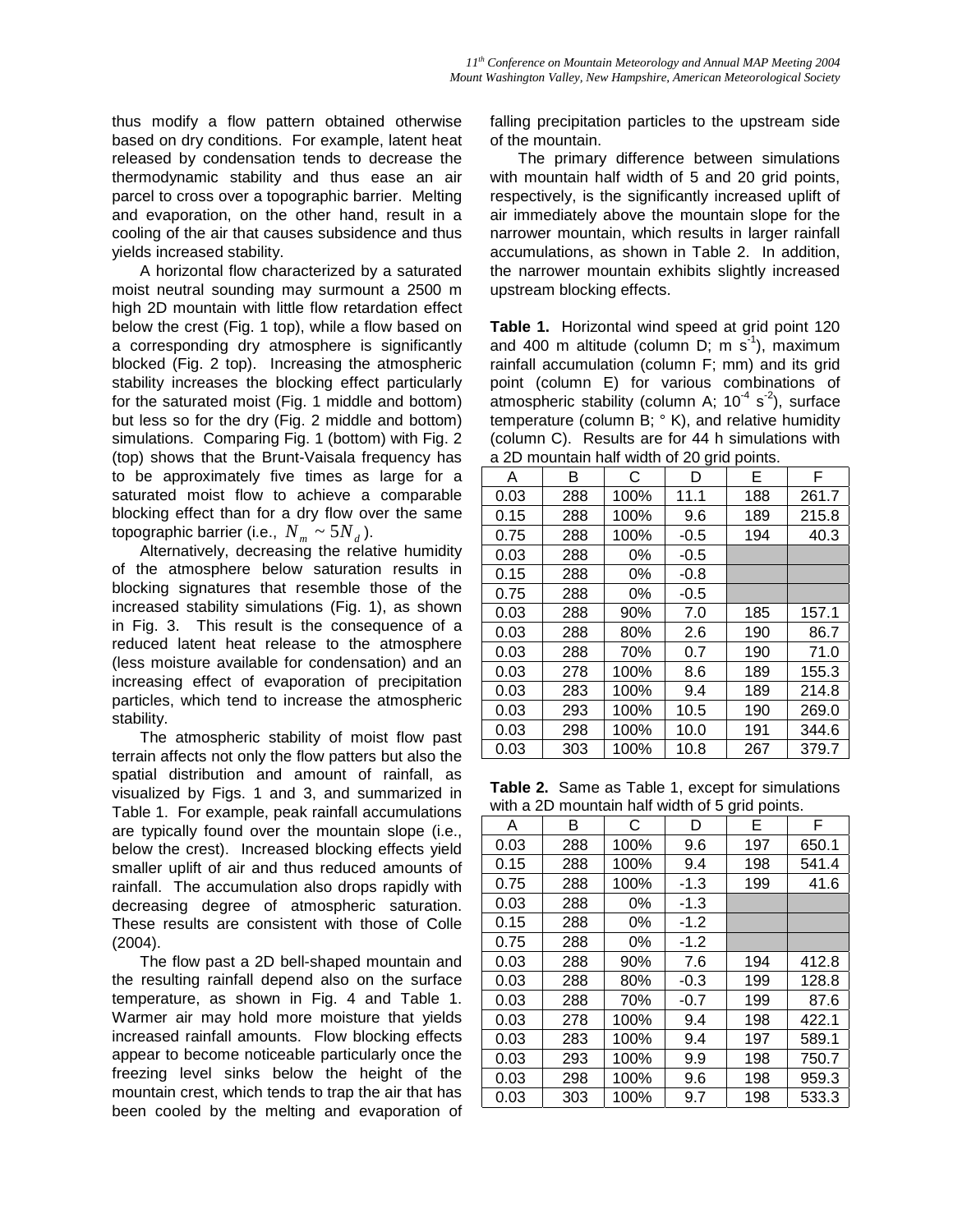

### VARYING STABILITY (MOIST)





**Fig. 1**. WRF model simulations of the horizontal flow field (in color) and rainfall accumulation (solid line) past a 2D mountain based on a surface temperature of 288° K and soundings of a varying degree of stability: moist neutral with  $N_m^2 = 0.03 \cdot 10^{-4}$  s<sup>-2</sup> (top),  $N_m^2 = 0.15 \cdot 10^{-4}$  s<sup>-2</sup> (middle), and  $N_m^2 = 0.75 \cdot 10^{m-4}$  s<sup>-2</sup> (bottom). Results are for Lin et al. (1983) ice microphysics. The axes are grid points in horizontal and hectometers (cm for rain) in vertical direction.

**Fig. 2**. WRF model simulations of the horizontal flow field (in color) past a 2D mountain based on a surface temperature of 288° K and soundings of a varying degree of stability: moist neutral with  $N_m^2 = 0.03 \cdot 10^{-4}$  s<sup>-2</sup> (top),  $N_m^2 = 0.15 \cdot 10^{-4}$  s<sup>-2</sup> (middle), and  $N_m^2 = 0.75 \cdot 10^{-4}$  <sup>m</sup><sub>s</sub><sup>-2</sup> (bottom). The simulations are with all moisture removed (dry). The axes are grid points in horizontal and hectometers in vertical direction.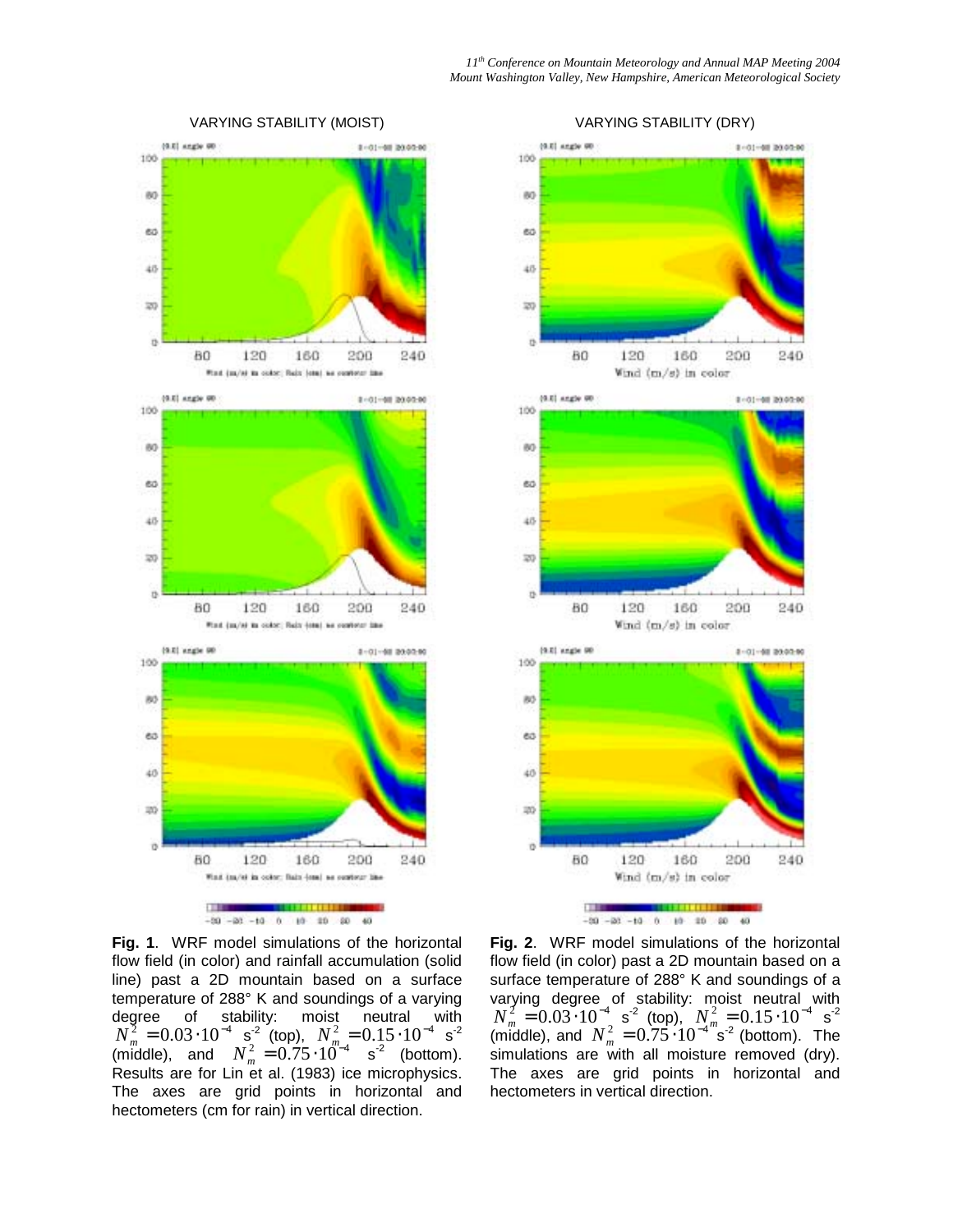

#### VARYING SATURATION



 $-20 - 20 - 10$  0 10 10 20

**Fig. 3**. WRF model simulations of the horizontal flow field (in color) and rainfall accumulation (solid line) past a 2D mountain based on a surface temperature of 288° K and a moist neutral sounding with 100% (top), 90% (middle), and 80% (bottom) saturation. Results are for Lin et al. (1983) ice microphysics. The axes are grid points in horizontal and hectometers (cm for rain) in vertical direction.

**Fig. 4**. WRF model simulations of the horizontal flow field (in color) and rainfall accumulation (solid line) past a 2D mountain based on a saturated moist neutral sounding and surface temperatures of 288° K (top), 283° K (middle), and 278° K (bottom). Results are for Lin et al. (1983) ice microphysics. The axes are grid points in horizontal and hectometers (cm for rain) in vertical direction.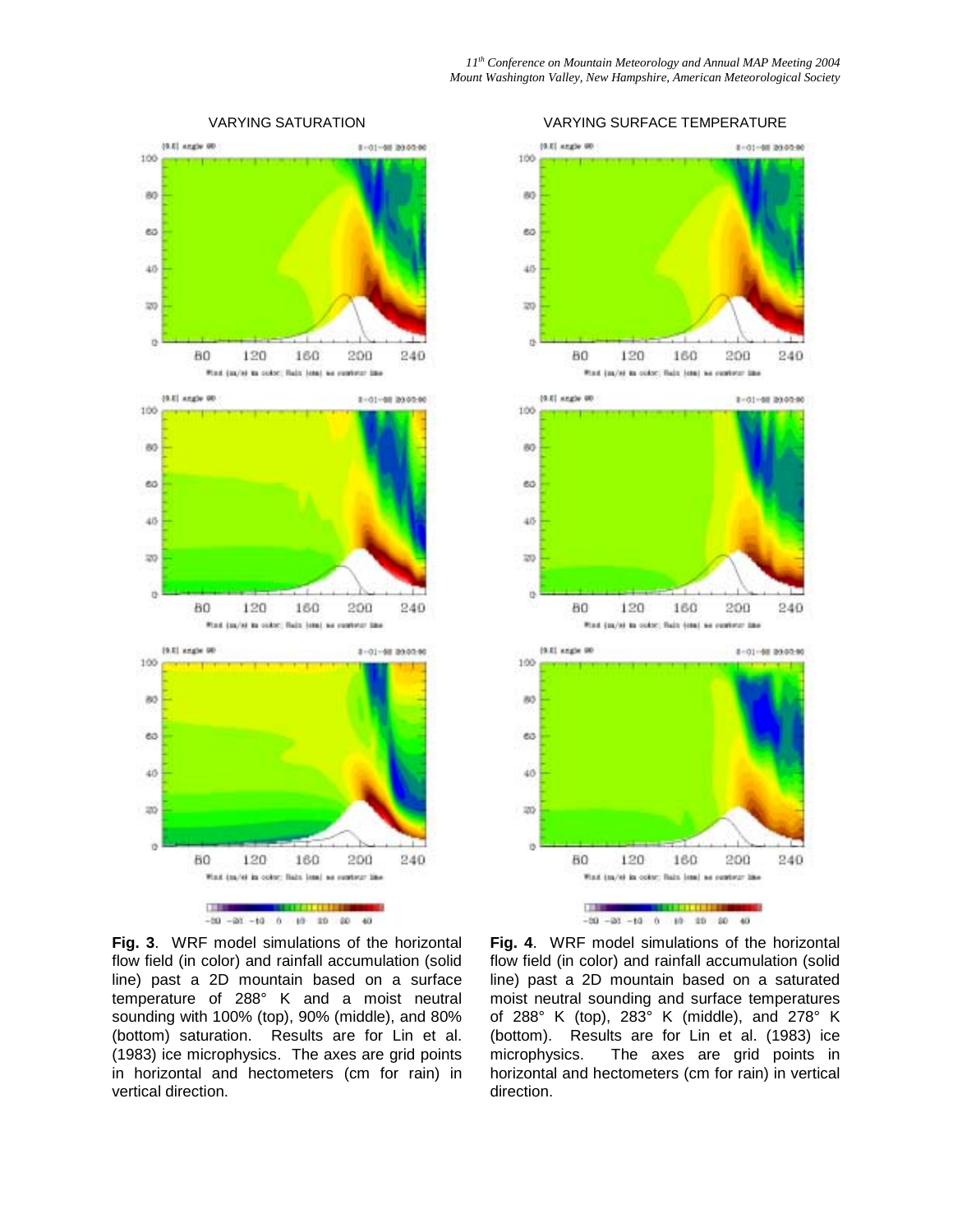### **4. IDEALIZED 3D SIMULATIONS**

Building on the 2D analyses discussed before, fully 3D simulations have been carried out for flow over topography that contained a major valley embedded within an otherwise straight ridge, as depicted in Fig. 5. The mountain half widths are 20 and 5 grid points for the ridge and valley, respectively, with linearly sloping valley sidewalls.





Figure 6 shows vertical cross sections of the along-domain flow field after 20 h of simulation at the edge (ridge) and center (valley) of the domain. There are significant differences between the 3D (shown in colors) and 2D simulations, as indicated by the contours. The upslope flow in the 3D simulation is stronger above the terrain slope, especially so within the valley. A horizontal flow convergence is found over the valley's sidewalls near the crest of the mountain (top panel of Fig. 7), causing enhanced updrafts. This couplet of updrafts, as depicted in Fig. 8, is responsible for the rainfall distribution shown in the bottom panel of Fig. 7. Subsidence occurs over the center of the valley that suppresses precipitation formation but also enhances the down-slope and downvalley flow seen in Fig. 6 (bottom panel). Although the simulation hasn't reached steady state yet after 20 h, it appears as if the blocked and reversing flow within the valley confines forms a cushion of air that tends to fill the gap created within the ridge by the valley. Such a feature is not seen in the corresponding 2D simulations.



**Fig. 6**. WRF model simulations of the alongdomain flow field (in color) past the terrain shown in Fig. 5 and difference between the 3D and 2D simulations (in contours) based on a saturated moist neutral sounding and surface temperatures of 288° K. Results are shown at the edge of the domain (top panel) and in the center of the valley (bottom panel) after 20 hrs of simulation with the Lin et al. (1983) ice microphysics. The axes are grid points in horizontal and hectometers in vertical direction.

### **5. SUMMARY**

Simulations using the new Weather Research and Forecasting (WRF) model show that moist processes have a profound effect on flow past 2D bell-shaped mountains and 3D ridges containing a major embedded valley. Effects of atmospheric stability, degree of saturation, and freezing level height have been investigated from a perspective of the flow upstream of a topographic barrier. Simulations based on major valleys embedded